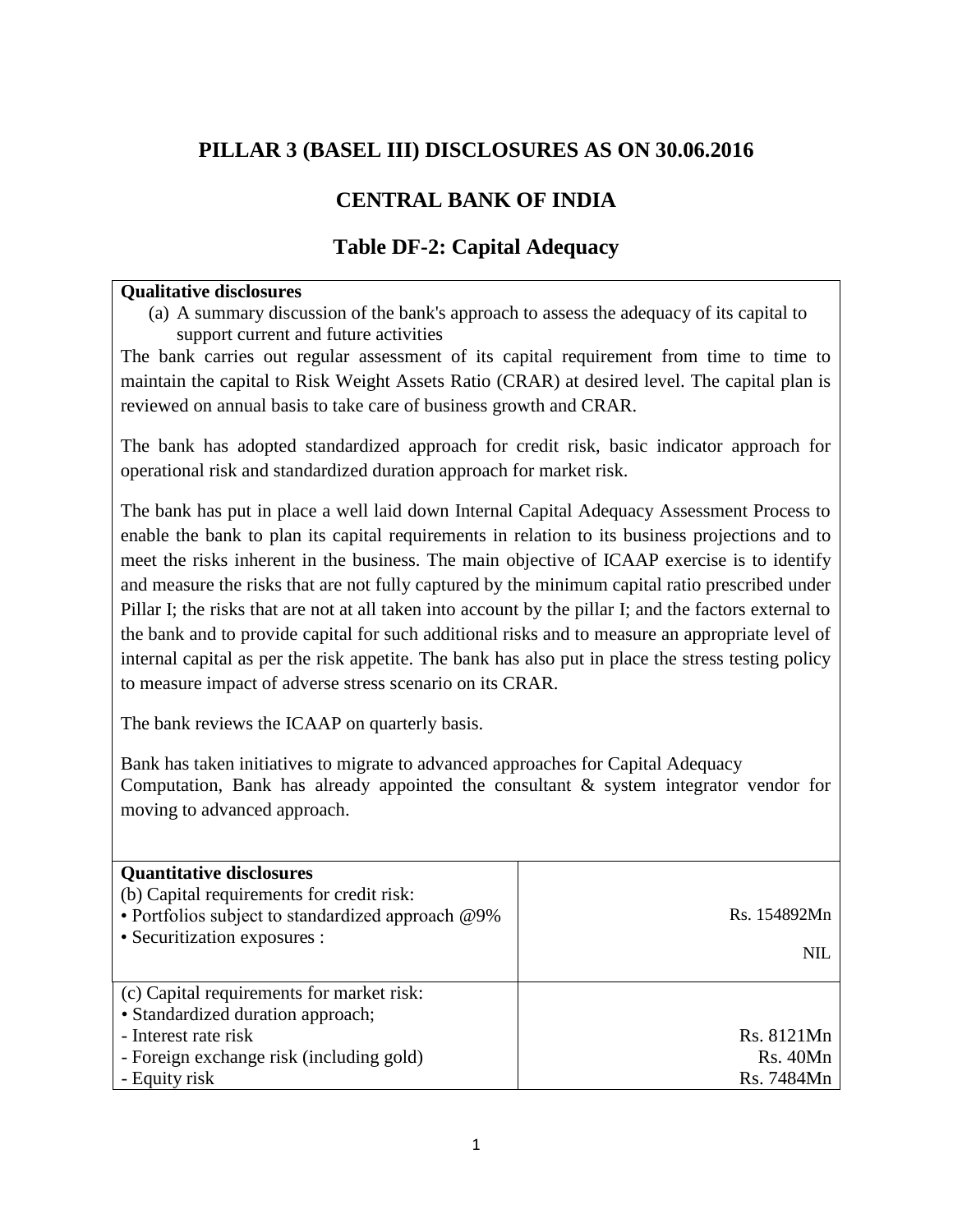| (d) Capital requirements for operational risk:<br>• Basic Indicator Approach | Rs. 11805Mn    |
|------------------------------------------------------------------------------|----------------|
| (e) Common Equity Tier 1, Tier 1 and Total Capital<br>ratios:                |                |
| • Common Equity Tier 1                                                       | 7.65%          |
| $\bullet$ Tier 1<br>• Total Capital ratio                                    | 7.82%<br>9.91% |
|                                                                              |                |

### **General qualitative disclosure requirement**

A committee of board of Directors regularly oversees the Bank's Risk Management policies/practices under various risks viz. credit, operational, market etc. The bank also has separate committees for each risk comprising of top executives of bank headed by Chairman and Managing Director/ Executive directors such as Asset liability Management committee, Credit policy Committee, Operational Risk committee. These committees meet at regular intervals throughout the year to assess and monitor the level of risk under various bank operations and initiate appropriate mitigation measures wherever necessary.

The Risk Management Department at central office level which is headed by General Manager; measures, control and manages risk within the limits set by the Board and enforces compliance with risk parameters set by various committees. The General Manager is assisted by Deputy General Manager and a team of Assistant General Managers, Chief Managers, Senior Managers and Managers.

At some identified zonal offices, Risk Managers are posted who act as an extended arm of the Risk Management Department of Central Office. Officers are also identified at some regional offices to work as risk managers.

The bank has in place various policies such as Credit Risk Management Policy, Credit Risk Mitigation and Collateral Management Policy, Stress testing policy, Market Discipline &Disclosure policy, Intra group transaction and exposure policy, Operational risk policy, ALM policy and Investment and Market risk management Policy.

Besides these, the Loan Policy prescribing broad parameters governing loan functions, guidelines on appraisal and evaluation of credit proposals, lending powers of delegated authorities' exposure norms, prudential limits and measures, monitoring and controlling the credit portfolio is also in place.

The Credit Monitoring Department headed by General Manager monitors the loan portfolio, identify special mention accounts and take corrective measures. Loan review mechanism is also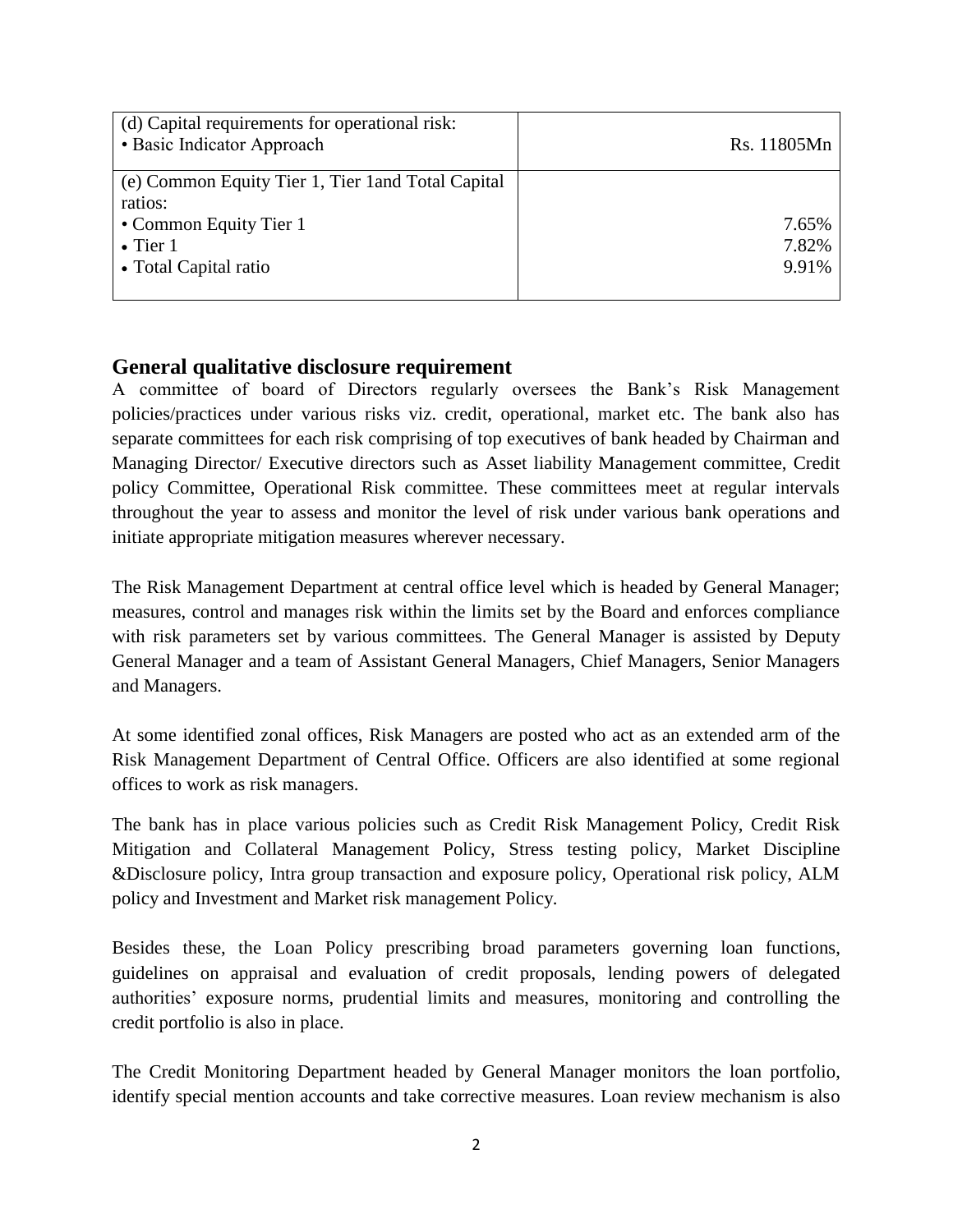carried out by the department apart from processing and monitoring of accounts under CDR mechanism.

The bank has introduced rating models for various segments of borrowers including retail lending schemes which measures the risk associated with counterparties and helps in credit and pricing decisions. In case of large borrowers, credit risk assessment models evaluate financial risk, Industry risk, Management risk and business risk of the counter party and each of these risks are scored separately then overall rating is accorded to the counter party. Facility rating module is also available in the rating tool. Where parental support is available the same is also factored in rating, if corporate guarantee is available to the borrower. In order to keep the portfolio of Bank as 100% rated, rating scoring sheets for Mudra loan viz Shishu, Kishor & Tarun also introduced.

### **Table DF-3**

### **Credit risk: General disclosures for all banks**

#### **Qualitative Disclosures**

#### **Credit risk**

.

Definitions of past due and impaired

A Non-Performing Asset shall be a loan or an advance where-

- (i) Interest and/or installment of principal remain overdue for a period of more than 90days in respect of a Term Loan;
- (ii) The account remains out of order for 90 days
- (iii) The bill remains overdue for a period of more than 90days in the case of bills Purchased and Discounted
- (iv) In case of advances granted for Agricultural purposes
	- a) The installment of principal or interest thereon remains overdue for two crop seasons for short duration crops
	- b) The installment of principal or interest thereon remains overdue for one crop seasons for long duration crops
- (v) The amount of liquidity facility remains outstanding for more than 90 days, in respect of a securitization transaction undertaken in terms of guidelines on securitization dated February 1, 2006.
- (vi) in respect of derivative transactions, the overdue receivables representing positive mark to- market value of a derivative contract, if these remain unpaid for a period of 90 days from the specified due date for payment.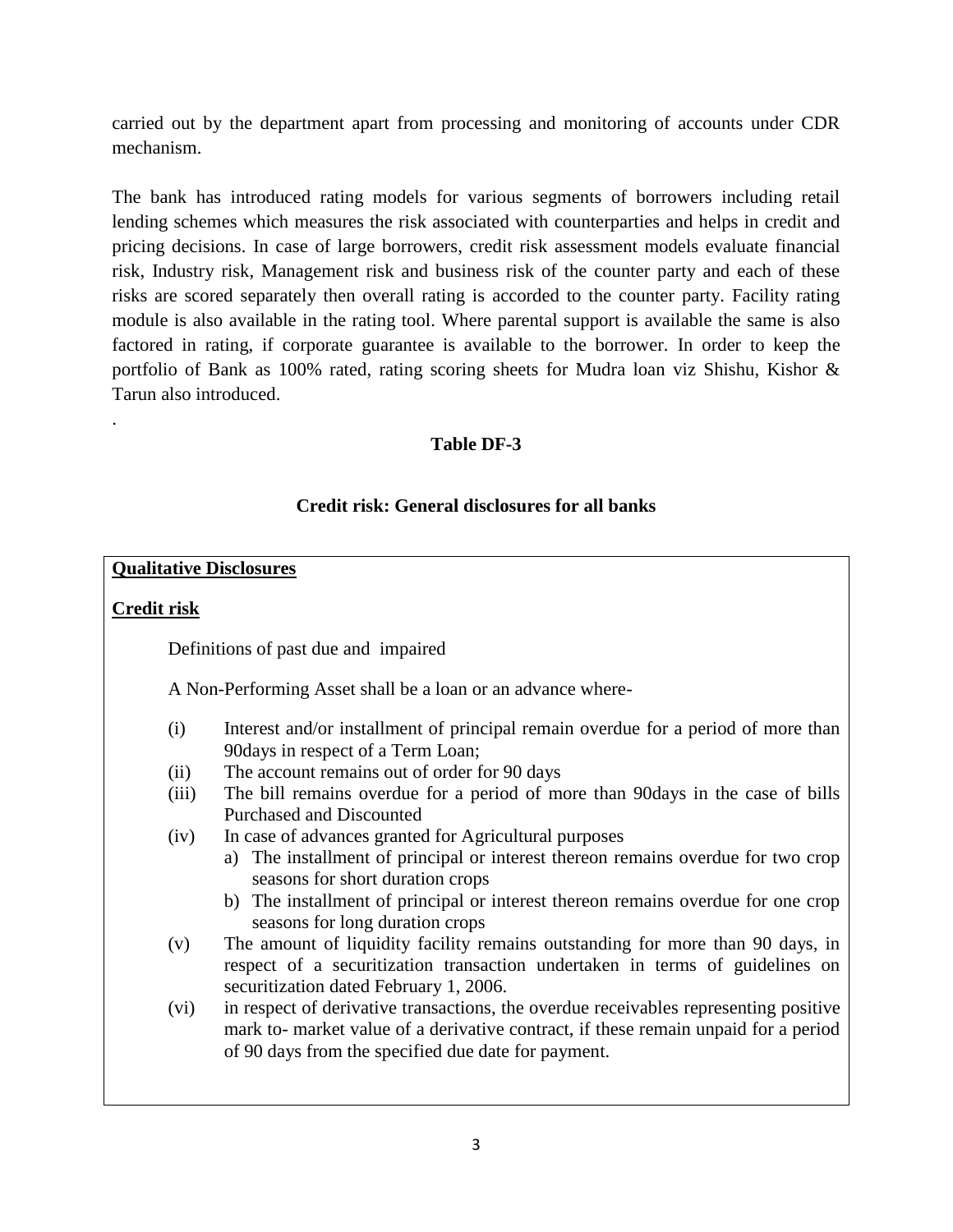#### **Out of Order:**

 An account should be treated as "out of Order" if the outstanding balance remains continuously in excess of the sanctioned limit/drawing power. In cases where the outstanding balance in the principal operating accounts less than the sanctioned limit/drawing power, but there are no credits continuously for 90 days as on the date of balance sheet or credit are not enough to cover the interest debited in the account during the same period.

#### **Overdue:**

Any amount due to the bank under any credit facility is overdue if it is not paid on due date fixed by the bank.

#### **Credit Risk Management Policy**

Bank has put in place a well-articulated Board approved Credit Risk Policy which is reviewed annually. The policy deals with the following areas:

- Credit risk- definition, Policy and strategy
- Risk identification & measurement.
- Risk grading and aggregation,
- Credit risk rating framework and reporting,
- Risk control and portfolio management,
- Mitigation techniques,
- Target markets and type of economic activity,
- Credit approval authority,
- Country and currency exposure,
- Maturity patterns, level of diversification,
- Cyclical aspect of the economy,
- Credit risk in off balance sheet exposure,
- Credit risk monitoring procedures
- Managing of credit risk in inter Bank Exposure,
- Country risk and other operational matters

#### **(Rs. in Mn)**

| <b>Quantitative Disclosures:</b>       |         |
|----------------------------------------|---------|
| (a) Total gross credit risk exposures: | 2897442 |
| Fund based*:                           | 322811  |
| Non-fund based:                        |         |
| *includes cash, balances with banks,   |         |
| <i>investments etc.</i>                |         |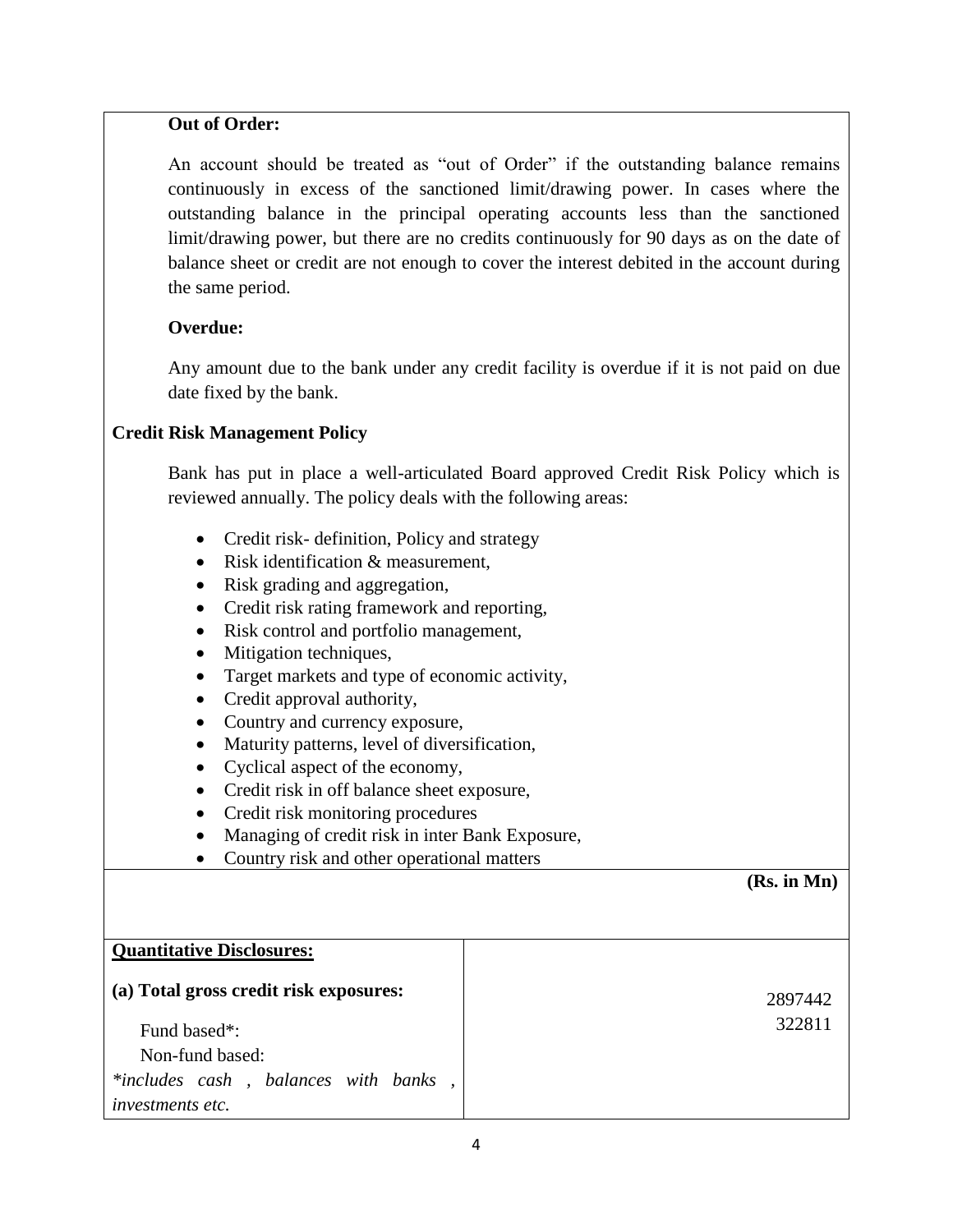| (b) Geographic distribution of exposures:                                   |                      |                |                |
|-----------------------------------------------------------------------------|----------------------|----------------|----------------|
| Overseas<br>п                                                               |                      |                | 3924           |
| Domestic<br>■                                                               |                      |                | 3216329        |
|                                                                             |                      |                |                |
| (c) Industry type distribution of exposures (fund based and non-fund based) |                      |                |                |
|                                                                             |                      |                | <b>Non</b>     |
|                                                                             | <b>Industry Name</b> | <b>Funded</b>  | <b>Funded</b>  |
| A. Mining and Quarrying                                                     |                      | 2805           | 470            |
| A.1 Coal                                                                    |                      | 1632           | 400            |
| A.2 Others                                                                  |                      | 1173           | 70             |
| <b>B. Food Processing</b>                                                   |                      | 78378          | 21379          |
| <b>B.1 Sugar</b>                                                            |                      | 31383          | 7930           |
| B.2 Edible Oils and Vanaspati                                               |                      | 14284          | 10009          |
| B.3 Tea                                                                     |                      | 2456           | 331            |
| <b>B.4 Coffee</b>                                                           |                      | 17             | $\theta$       |
| <b>B.5 Others</b>                                                           |                      | 30238          | 3109           |
| C. Beverages (excluding Tea & Coffee) and Tobacco                           |                      | 1918           | 301            |
| C.1 Tobacco and tobacco products                                            |                      | 122            | $\theta$       |
| C.2 Others                                                                  |                      | 1796           | 301            |
| <b>D. Textiles</b>                                                          |                      | 70971          | 19831          |
| D.1 Cotton                                                                  |                      | 33327          | 2508           |
| D.2 Jute                                                                    |                      | 1763           | 45             |
| D.3 Man-made, of which                                                      |                      | 333            | 41             |
| D.3.a. Handicraft/Khadi (Non Priority)                                      |                      | 162            | 41             |
| D.3.b. Silk                                                                 |                      | 171            | $\theta$       |
| D.3.c. Woolen                                                               |                      | $\overline{0}$ | $\overline{0}$ |
| D.4 Others                                                                  |                      | 35549          | 17237          |
| Out of D (i.e., Total Textiles) to Spinning Mills                           |                      | 714            | 144            |
| <b>E. Leather and Leather products</b>                                      |                      | 1295           | 163            |
| <b>F. Wood and Wood Products</b>                                            |                      | 977            | 904            |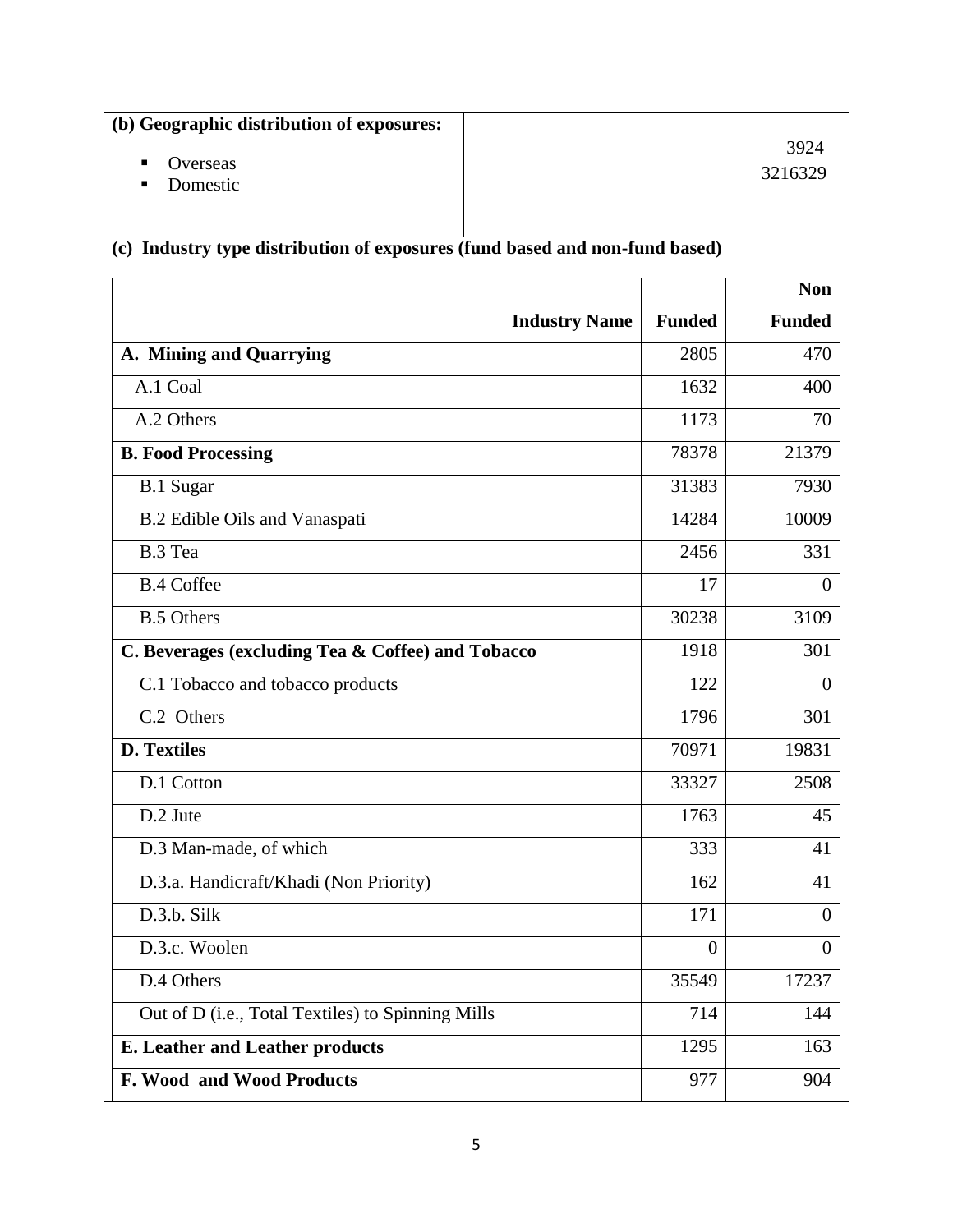| <b>G. Paper and Paper Products</b>                            | 6028           | 2585           |
|---------------------------------------------------------------|----------------|----------------|
| H. Petroleum (non-infra), Coal Products (non-mining) and      |                |                |
| <b>Nuclear Fuels</b>                                          | 10716          | 6359           |
| I. Chemicals and Chemical Products (Dyes, Paints, etc.)       | 38417          | 9039           |
| I.1 Fertilizers                                               | 13044          | 109            |
| <b>I.2 Drugs and Pharmaceuticals</b>                          | 14330          | 6277           |
| I.3 Petro-chemicals (excluding under Infrastructure)          | 3018           | $\theta$       |
| I.4 Others                                                    | 8024           | 2653           |
| J. Rubber, Plastic and their Products                         | 3090           | 1062           |
| K. Glass & Glassware                                          | 507            | 9              |
| <b>L. Cement and Cement Products</b>                          | 15862          | 6775           |
| <b>M. Basic Metal and Metal Products</b>                      | 119454         | 23357          |
| M.1 Iron and Steel                                            | 103237         | 18677          |
| M.2 Other Metal and Metal Products                            | 16218          | 4680           |
| <b>N. All Engineering</b>                                     | 49132          | 66726          |
| N.1 Electronics                                               | 7315           | 1766           |
| N.2 Others                                                    | 41817          | 64960          |
| O. Vehicles, Vehicle Parts and Transport Equipments           | 16825          | 8334           |
| P. Gems and Jewellery                                         | 21059          | 4004           |
| Q. Construction                                               | 63327          | 16587          |
| R. Infrastructure                                             | 458487         | 80355          |
| R.a Transport $(a.1 \text{ to } a.6)$                         | 103648         | 7357           |
| R.a.1 Roads and Bridges                                       | 63238          | 6707           |
| R.a.2 Ports                                                   | 6975           | 600            |
| R.a.3 Inland Waterways                                        | 1675           | $\overline{0}$ |
| R.a.4 Airport                                                 | 14282          | 50             |
| R.a.5 Railway Track, tunnels, viaducts, bridges               | 17478          | $\overline{0}$ |
| R.a.6 Urban Public Transport (except rolling stock in case of |                |                |
| urban road transport)                                         | $\overline{0}$ | $\theta$       |
| R.b. Energy (b.1 to b.6)                                      | 257185         | 50289          |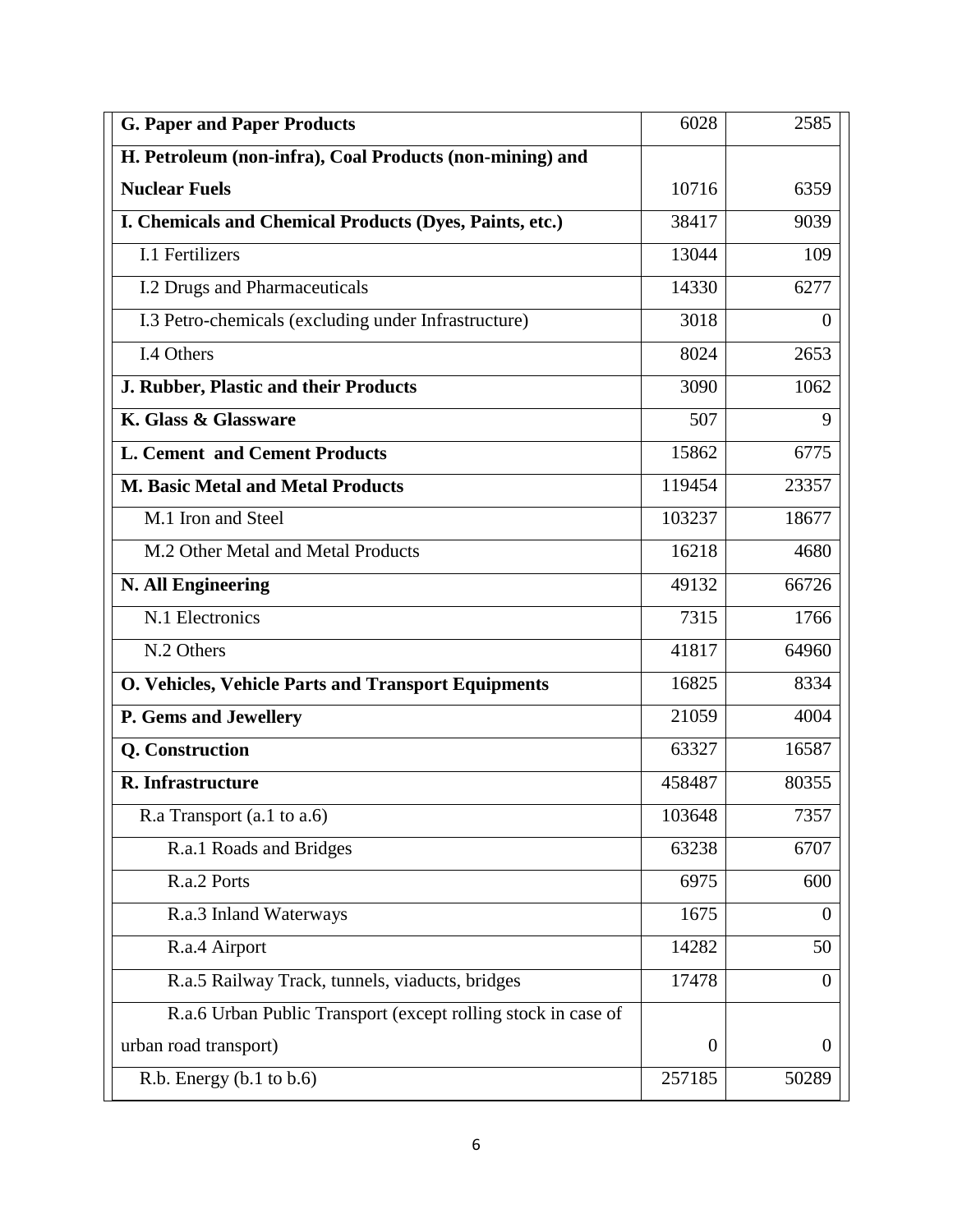| R.b.1.1 Central Govt PSUs                                  | 2000           | 563            |
|------------------------------------------------------------|----------------|----------------|
| R.b.1.2 State Govt PSUs (incl. SEBs)                       | 35392          | 2115           |
| R.b.1.3 Private Sector                                     | 99102          | 21008          |
| R.b.2 Electricity Transmission                             | 12143          | 1506           |
| R.b.2.1 Central Govt PSUs                                  | $\Omega$       | $\theta$       |
| R.b.2.2 State Govt PSUs (incl. SEBs)                       | 4957           | 1506           |
| R.b.2.3 Private Sector                                     | 7186           | $\theta$       |
| R.b.3 Electricity Distribution                             | 94970          | 4596           |
| R.b.3.1 Central Govt PSUs                                  | $\Omega$       | $\theta$       |
| R.b.3.2 State Govt PSUs (incl. SEBs)                       | 94423          | 4484           |
| R.b.3.3 Private Sector                                     | 547            | 112            |
| R.b.4 Oil Pipelines                                        | 712            | 20000          |
| R.b.5 Oil/Gas/Liquefied Natural Gas (LNG) storage facility | 11237          | $\Omega$       |
| R.b.6 Gas Pipelines                                        | 1629           | 500            |
| R.c. Water and Sanitation (c.1 to c.7)                     | 3594           | 380            |
| R.c.1 Solid Waste Management                               | 800            | $\theta$       |
| R.c.2 Water supply pipelines                               | $\overline{0}$ | $\theta$       |
| R.c.3 Water treatment plants                               | 2787           | 380            |
| R.c.4 Sewage collection, treatment and disposal system     | $\overline{0}$ | $\theta$       |
| R.c.5 Irrigation (dams, channels, embankments etc)         | 7              | $\Omega$       |
| R.c.6 Storm Water Drainage System                          | $\Omega$       | $\theta$       |
| R.c.7 Slurry Pipelines                                     | $\Omega$       | $\theta$       |
| R.d. Communication (d.1 to d.3)                            | 25848          | 21353          |
| R.d.1 Telecommunication (Fixed network)                    | $\Omega$       | $\theta$       |
| R.d.2 Telecommunication towers                             | $\Omega$       | $\Omega$       |
| R.d.3 Telecommunication and Telecom Services               | 25848          | 21353          |
| R.e. Social and Commercial Infrastructure (e.1 to e.9)     | 37097          | 976            |
| R.e.1 Education Institutions (capital stock)               | 11563          | 362            |
| R.e.2 Hospitals (capital stock)                            | 3020           | $\overline{0}$ |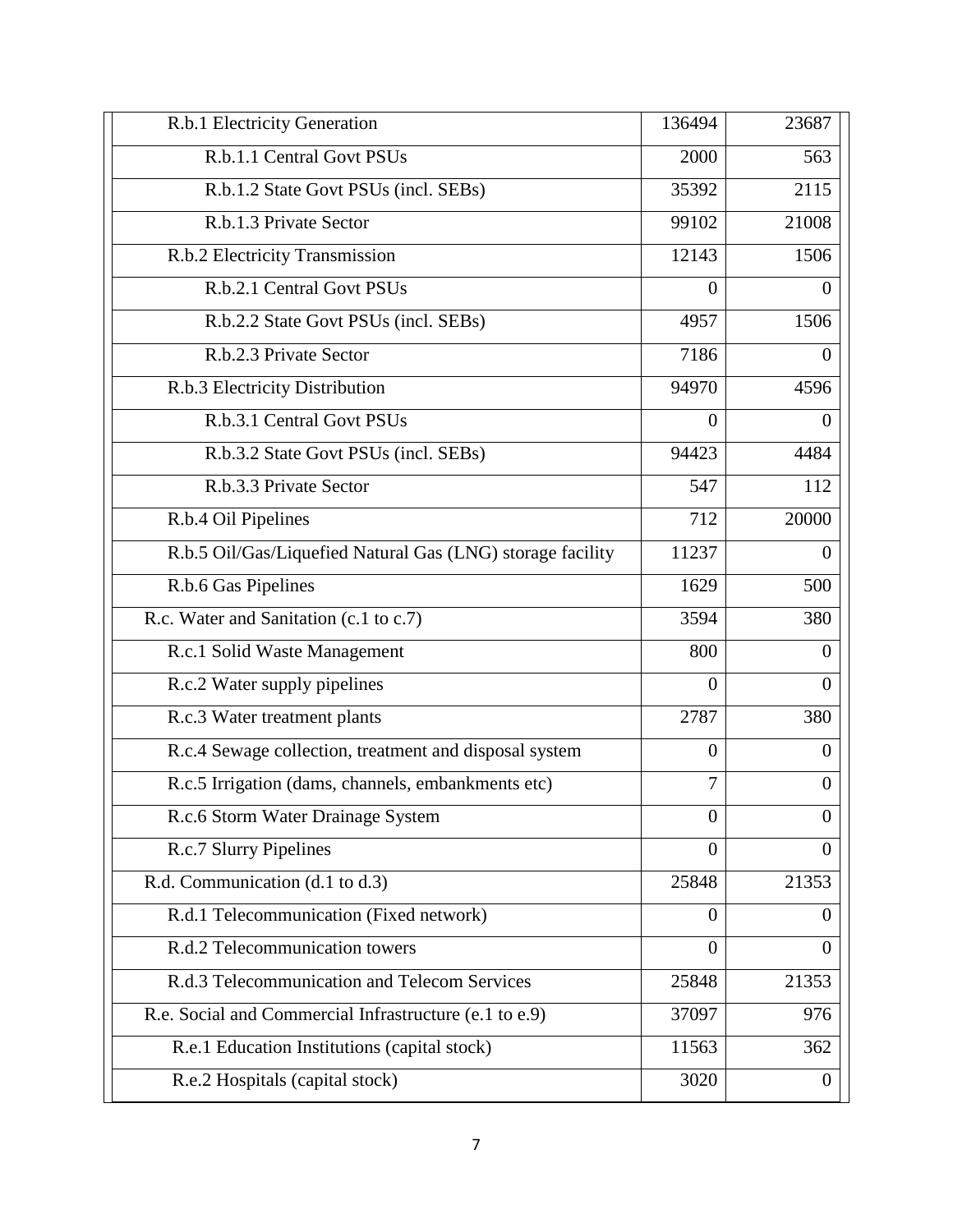| R.e.3 Three-star or higher category classified hotels located |          |                |
|---------------------------------------------------------------|----------|----------------|
| outside cities with population of more than 1 million         | 6607     | 94             |
| R.e.4 Common infrastructure for industrial parks, SEZ,        |          |                |
| tourism facilities and agriculture markets                    | 15427    | 520            |
| R.e.5 Fertilizer (Capital investment)                         | $\theta$ | $\theta$       |
| R.e.6 Post harvest storage infrastructure for agriculture and |          |                |
| horticultural produce including cold storage                  | 479      | $\overline{0}$ |
| R.e.7 Terminal markets                                        | $\Omega$ | $\theta$       |
| R.e.8 Soil-testing laboratories                               | $\theta$ | $\overline{0}$ |
| R.e.9 Cold Chain                                              | $\theta$ | $\overline{0}$ |
| R.f. Others, if any, please specify                           | 31115    | $\overline{0}$ |
|                                                               | 31115    | $\overline{0}$ |
| S. Other Industries, pl. specify                              | 102050   | 7917           |
|                                                               | 102050   | 7917           |
| All Industries (A to S)                                       | 1061296  | 276158         |
| Residuary other advances (to tally with gross advances)       | 1423826  | 43889          |
| a. Education Loan                                             | 36310    | $\Omega$       |
| <b>b. Aviation Sector</b>                                     | 19546    | 15050          |
| c. Other Residuary advances                                   | 1367970  | 28839          |
| <b>Total</b>                                                  | 2485122  | 320047         |

Industry exposure is more than 5% gross exposure

|                              | <b>Funded</b> | <b>Non-Funded</b> |
|------------------------------|---------------|-------------------|
|                              |               |                   |
|                              |               |                   |
| Infrastructure               | 458487        | 80355             |
| <b>Basic Metal and Metal</b> |               |                   |
| Products                     |               |                   |
|                              | 119454        | 23357             |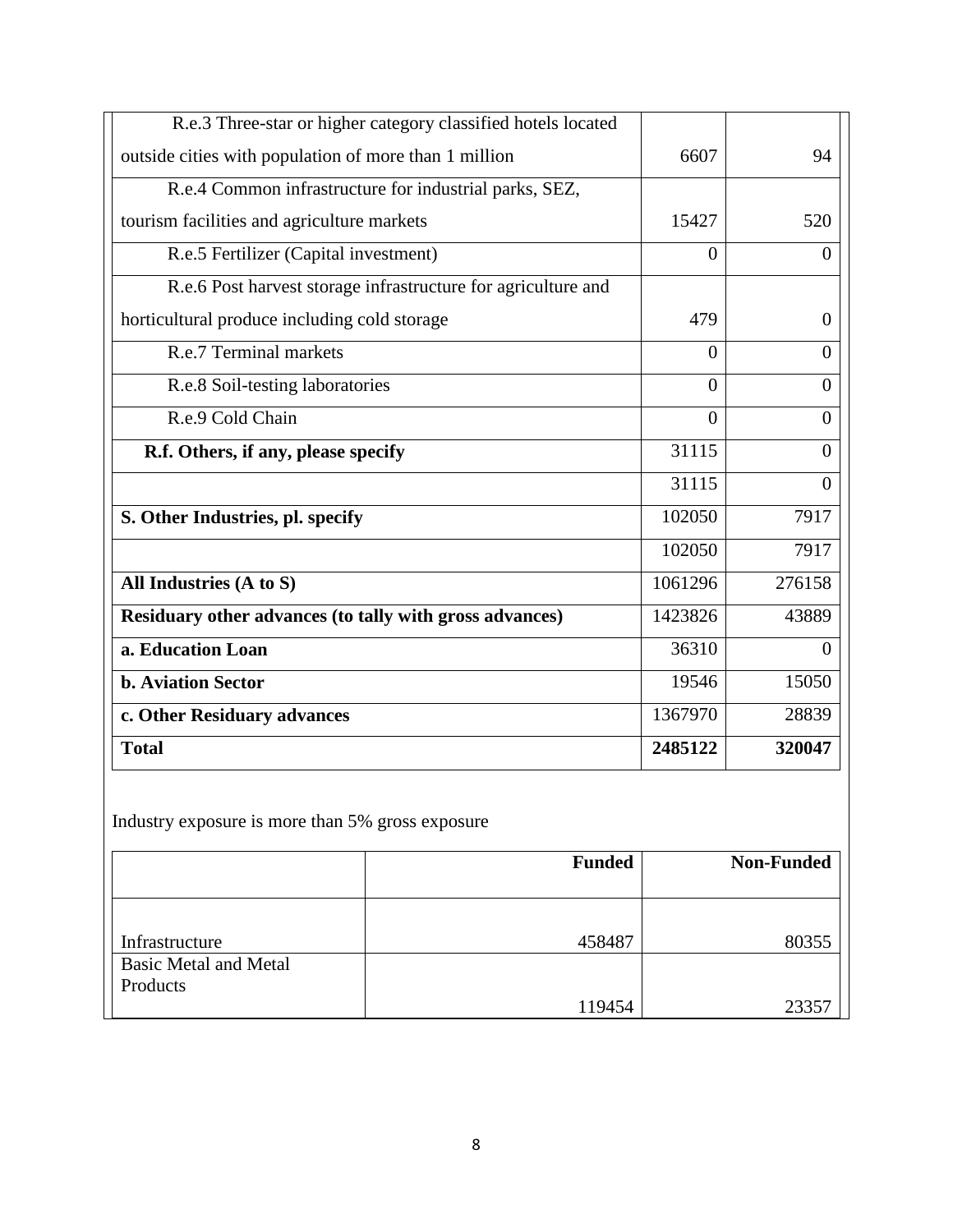| Day 1                                                                                                                  | 181490                                              |
|------------------------------------------------------------------------------------------------------------------------|-----------------------------------------------------|
| 02days to 07days:                                                                                                      | 24376                                               |
| 08days to 14days:                                                                                                      | 19616                                               |
| 15days to 28days:                                                                                                      | 14268                                               |
| 29days to 3months:                                                                                                     | 84974                                               |
| Above 3months to 6months:                                                                                              | 70226                                               |
| Above 6months to 12months:                                                                                             | 135040                                              |
| Above 12months to36months:                                                                                             | 881413                                              |
| Above 36months to60months:                                                                                             | 261841                                              |
| Over 60 month                                                                                                          | 825148                                              |
| <b>Total</b>                                                                                                           | 2498393                                             |
| (e) Amount of NPAs (Gross) –<br>Substandard<br>п<br>Doubtful 1<br>п<br>Doubtful 2<br>п<br>Doubtful 3<br>■<br>Loss<br>п | 251075<br>110853<br>45314<br>66580<br>20990<br>7338 |
| (f) Net NPAs                                                                                                           | 142317                                              |
|                                                                                                                        |                                                     |

## **(d) Residual maturity breakdown of Performing Assets:**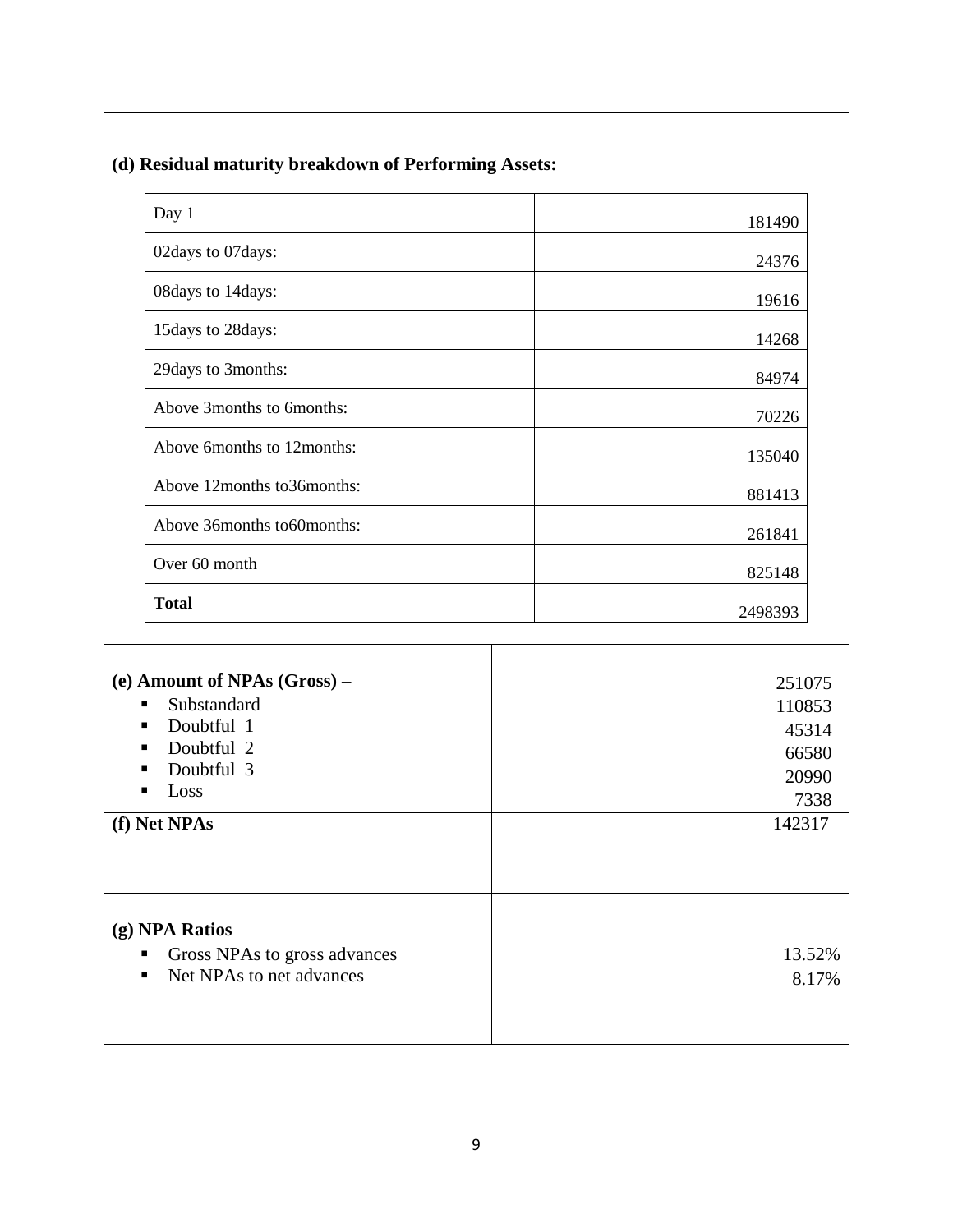| (h) Movement of NPAs (Gross)               |        |
|--------------------------------------------|--------|
| Opening balance<br>п                       | 227227 |
| <b>Additions</b><br>٠                      | 32644  |
| Reductions<br>٠                            | 8796   |
| NPA (Gross)<br>п                           | 251075 |
|                                            |        |
|                                            |        |
| (i) Movement of provisions for NPAs        |        |
| Opening balance<br>п                       | 82380  |
| Provisions made during the period<br>п     | 16663  |
| Write-off<br>п                             |        |
| Write-back of excess provisions<br>п       |        |
| Closing balance<br>п                       |        |
|                                            | 99043  |
| (j) Amount of Non-Performing Investments   | 4575   |
|                                            |        |
| (k) Amount of provisions held for non-     | 3122   |
| performing investments                     |        |
|                                            |        |
| (l) Movement of provisions/depreciation on |        |
| investments:                               |        |
|                                            |        |
|                                            |        |
| п                                          | 3156   |
| Opening balance                            |        |
| Provisions made during the period<br>п     | 135    |
| Write-off<br>п                             |        |
| Write back of excess provision<br>п        | 169    |
| Closing balance                            | 3122   |
|                                            |        |

### **Table DF-4**

## **Credit risk: disclosures for portfolios subject to the standardized approach**

# **Qualitative Disclosures**